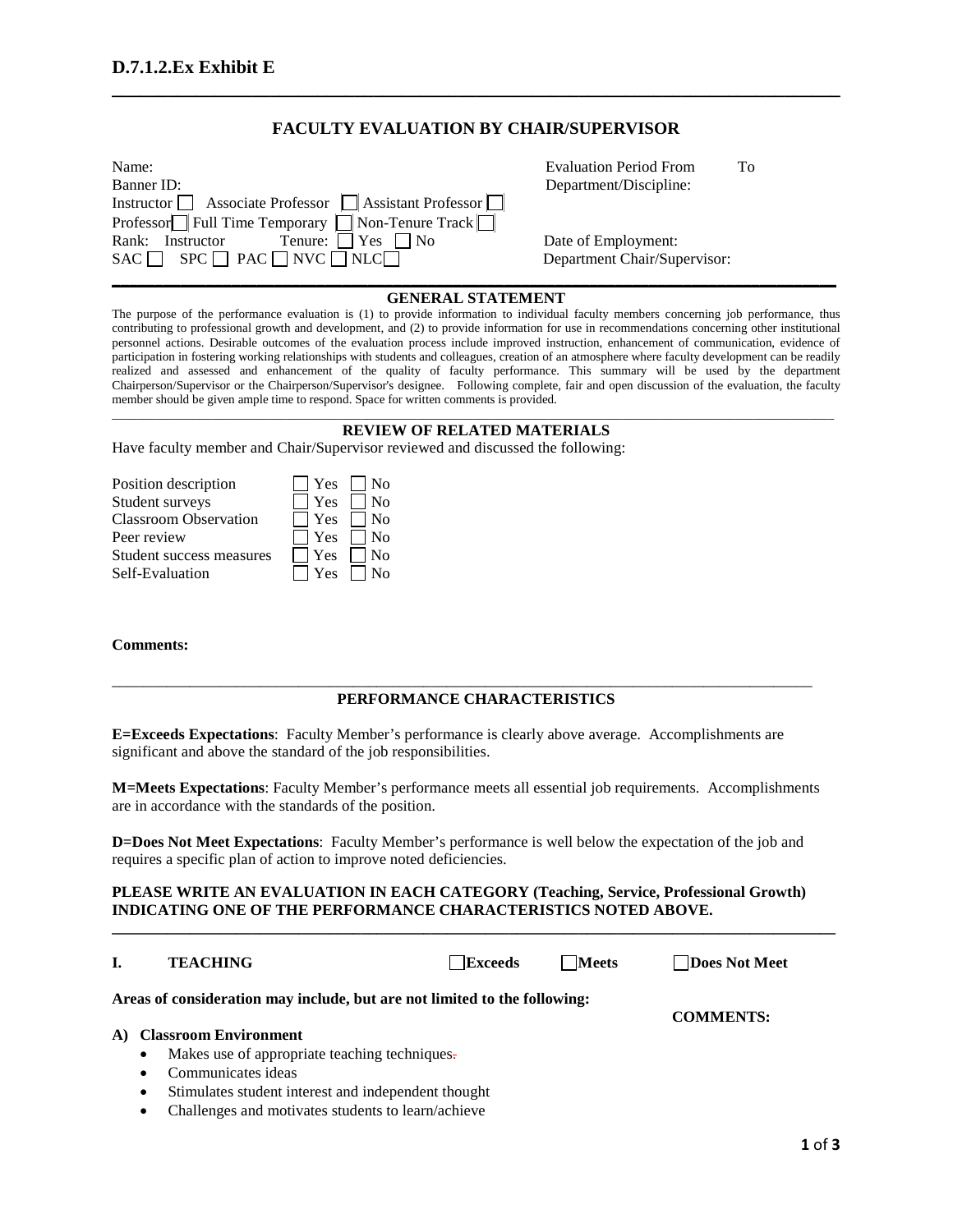- Maintains high academic/performance standards
- Provides students with written course requirements and clear assignments
- Tutors students on individual or small group basis
- Conducts evaluations of student performance and assigns grades on the basis of such evaluations

### **B) Advising**

- Assists students with academic and/or career advisement
- Is available for student conferences
- Works with students and employers in occupational settings, on-the-job training, practicums, internships, and similar work-related situations as needed

### **C) Management**

- Maintains records of student attendance and grades according to college and State policies
- Fulfills departmental requirements for data and records in a timely manner

## **D) Student Success Measures**

- Has student surveys administered in his/her classes as indicated by District policy
- Discusses results of surveys, and other student success measures (retention, success, productive grade rate, etc.) with Chairperson/Supervisor/Designee

| <b>II. SERVICE</b>                                                                                                                                                                                                                                                                                                                                           | <b>Exceeds</b> | <b>Meets</b> | <b>Does Not Meet</b> |
|--------------------------------------------------------------------------------------------------------------------------------------------------------------------------------------------------------------------------------------------------------------------------------------------------------------------------------------------------------------|----------------|--------------|----------------------|
| Discipline/Department<br>A)<br>Participates in development of course content<br>and selection of textbooks, equipment and<br>instructional materials<br>Fulfills all departmental duties and responsibilities<br>$\bullet$<br>in a timely manner<br>Upholds the mission and values of the colleges and fosters effective working relationships with students |                |              |                      |
| and colleagues<br>College/District<br>B)<br>Serves on department, college and District<br>٠<br>committees as needed to assist in policy<br>development, promotion or tenure review and<br>other matters to benefit the District<br>Community<br>C)                                                                                                           |                |              |                      |
| Donates academic expertise in local, state or<br>national community                                                                                                                                                                                                                                                                                          |                |              |                      |
| <b>III. PROFESSIONAL GROWTH</b>                                                                                                                                                                                                                                                                                                                              | <b>Exceeds</b> | <b>Meets</b> | Does Not Meet        |
| Maintains knowledge and skills through study<br>$\bullet$<br>and research in discipline<br>Participates in professional organizations and activities<br>٠                                                                                                                                                                                                    |                |              |                      |

\_\_\_\_\_\_\_\_\_\_\_\_\_\_\_\_\_\_\_\_\_\_\_\_\_\_\_\_\_\_\_\_\_\_\_\_\_\_\_\_\_\_\_\_\_\_\_\_\_\_\_\_\_\_\_\_\_\_\_\_\_\_\_\_\_\_\_\_\_\_\_\_\_\_\_\_\_\_\_\_\_\_\_\_\_\_\_\_\_\_\_\_\_

**\_\_\_\_\_\_\_\_\_\_\_\_\_\_\_\_\_\_\_\_\_\_\_\_\_\_\_\_\_\_\_\_\_\_\_\_\_\_\_\_\_\_\_\_\_\_\_\_\_\_\_\_\_\_\_\_\_\_\_\_\_\_\_\_\_\_\_\_\_\_\_\_\_\_\_\_\_\_**